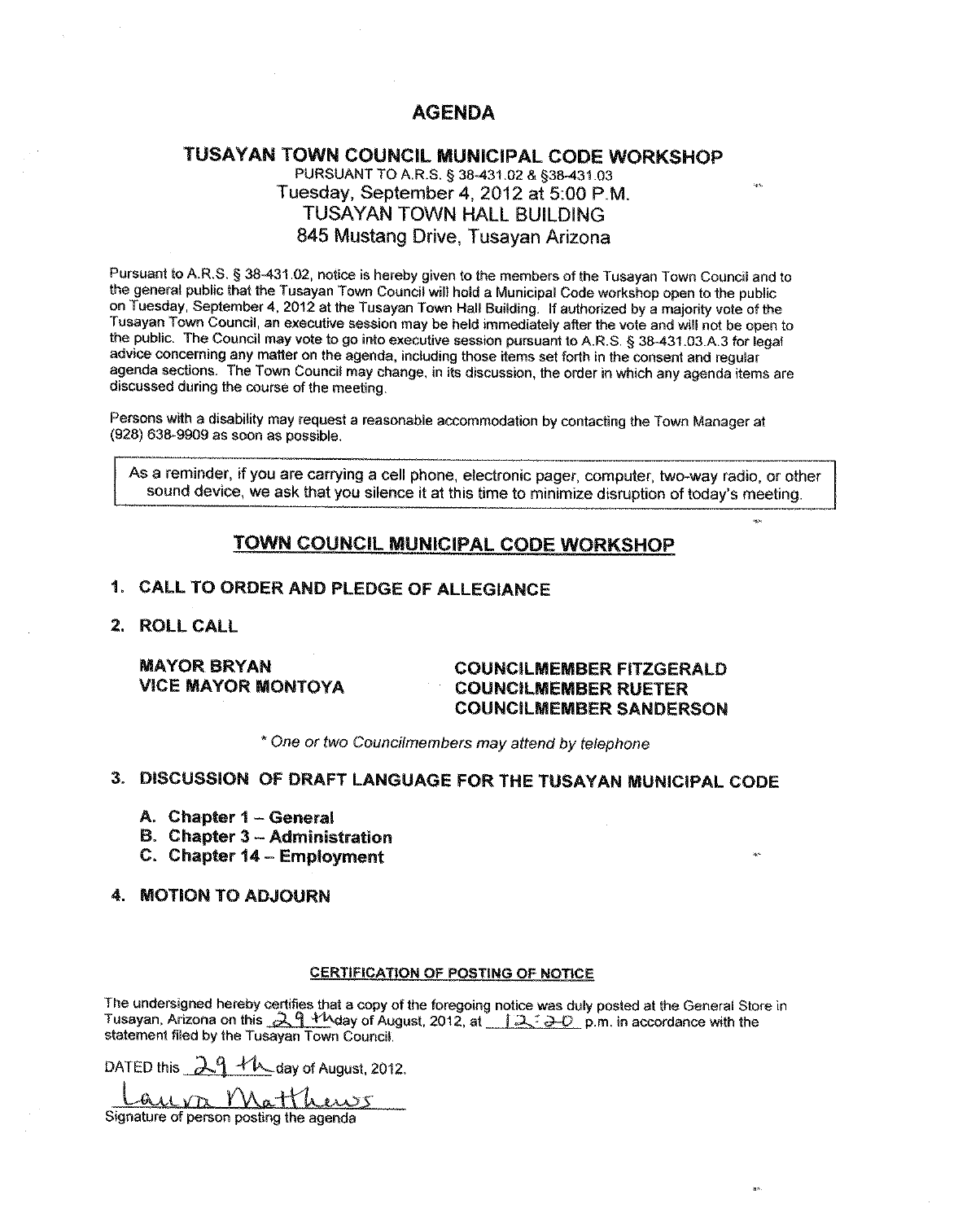$\alpha$  , in the second second section is a function of the  $\hat{f}$ 

 $\mathcal{L}_{\rm eff}$  is a second contract of the second parameter and the second contract of  $\sim 10^{-1}$  $\mathcal{L}^{\mathcal{L}}$  , we define the following the condition of  $\mathcal{L}^{\mathcal{L}}$ 

 $\mathcal{O}(\mathcal{O}(\log n))$  .

 $\mathcal{L}(\mathcal{L})$  and the following conditions of  $\mathcal{L}(\mathcal{L})$  and  $\mathcal{L}(\mathcal{L})$  and

Service and the Principles when the New Street and

 $\label{eq:2} \frac{1}{2} \left( \frac{1}{2} \left( \frac{1}{2} \right) \right) \left( \frac{1}{2} \left( \frac{1}{2} \right) \right) \left( \frac{1}{2} \left( \frac{1}{2} \right) \right) \left( \frac{1}{2} \right) \left( \frac{1}{2} \right) \left( \frac{1}{2} \right) \left( \frac{1}{2} \right) \left( \frac{1}{2} \right) \left( \frac{1}{2} \right) \left( \frac{1}{2} \right) \left( \frac{1}{2} \right) \left( \frac{1}{2} \right) \left( \frac{1}{2} \$ 

 $\label{eq:2.1} \begin{split} \mathcal{L}_{\text{max}}(\mathcal{L}_{\text{max}}(\mathcal{L}_{\text{max}}(\mathcal{L}_{\text{max}}(\mathcal{L}_{\text{max}}(\mathcal{L}_{\text{max}}(\mathcal{L}_{\text{max}}(\mathcal{L}_{\text{max}}(\mathcal{L}_{\text{max}}(\mathcal{L}_{\text{max}}(\mathcal{L}_{\text{max}}(\mathcal{L}_{\text{max}}(\mathcal{L}_{\text{max}}(\mathcal{L}_{\text{max}}(\mathcal{L}_{\text{max}}(\mathcal{L}_{\text{max}}(\mathcal{L}_{\text{max}}(\mathcal{L}_{\text{max}}(\mathcal{L}_{\text$  $\mathcal{O}(\mathcal{O}_\mathcal{O})$  , where  $\mathcal{O}_\mathcal{O}(\mathcal{O}_\mathcal{O})$  is the contribution of  $\mathcal{O}_\mathcal{O}(\mathcal{O}_\mathcal{O})$  $\mathcal{L}_{\text{max}}$  and  $\mathcal{L}_{\text{max}}$  $\mathcal{A}$  and the second constant  $\mathcal{A}$  , and the second constant  $\mathcal{A}$ 

and the second state of the state of the state of the state of the state of the state of the state and

 $\mathcal{A}_1$  , and  $\mathcal{A}_2$  , and  $\mathcal{A}_3$  , and  $\mathcal{A}_4$  $\label{eq:2} \begin{split} \mathcal{H}^{1}_{\mathcal{A}}(\mathcal{A}_{\mathcal{A}}) & = \mathcal{H}^{1}_{\mathcal{A}}(\mathcal{A}_{\mathcal{A}}) & = \mathcal{H}^{1}_{\mathcal{A}}(\mathcal{A}_{\mathcal{A}}) & = \mathcal{H}^{1}_{\mathcal{A}}(\mathcal{A}_{\mathcal{A}}) \\ & = \mathcal{H}^{1}_{\mathcal{A}}(\mathcal{A}_{\mathcal{A}}) & = \mathcal{H}^{1}_{\mathcal{A}}(\mathcal{A}_{\mathcal{A}}) & = \mathcal{H}^{1}_{\mathcal{A}}(\mathcal{A}_{\mathcal{A}}$ 

 $\sim$  $\mathcal{L}_{\rm{max}}$  and the second constraint  $\mathcal{L}_{\rm{max}}$  and  $\mathcal{L}_{\rm{max}}$  are the second constraint of the second constraint  $\mathcal{L}_{\rm{max}}$ 

# **TAT TAKES TO THE TATAL**

 $\mathcal{L}^{\mathcal{L}}(\mathcal{L}^{\mathcal{L}}(\mathcal{L}^{\mathcal{L}}(\mathcal{L}^{\mathcal{L}}(\mathcal{L}^{\mathcal{L}}(\mathcal{L}^{\mathcal{L}}(\mathcal{L}^{\mathcal{L}}(\mathcal{L}^{\mathcal{L}}(\mathcal{L}^{\mathcal{L}}(\mathcal{L}^{\mathcal{L}}(\mathcal{L}^{\mathcal{L}}(\mathcal{L}^{\mathcal{L}}(\mathcal{L}^{\mathcal{L}}(\mathcal{L}^{\mathcal{L}}(\mathcal{L}^{\mathcal{L}}(\mathcal{L}^{\mathcal{L}}(\mathcal{L}^{\mathcal{L$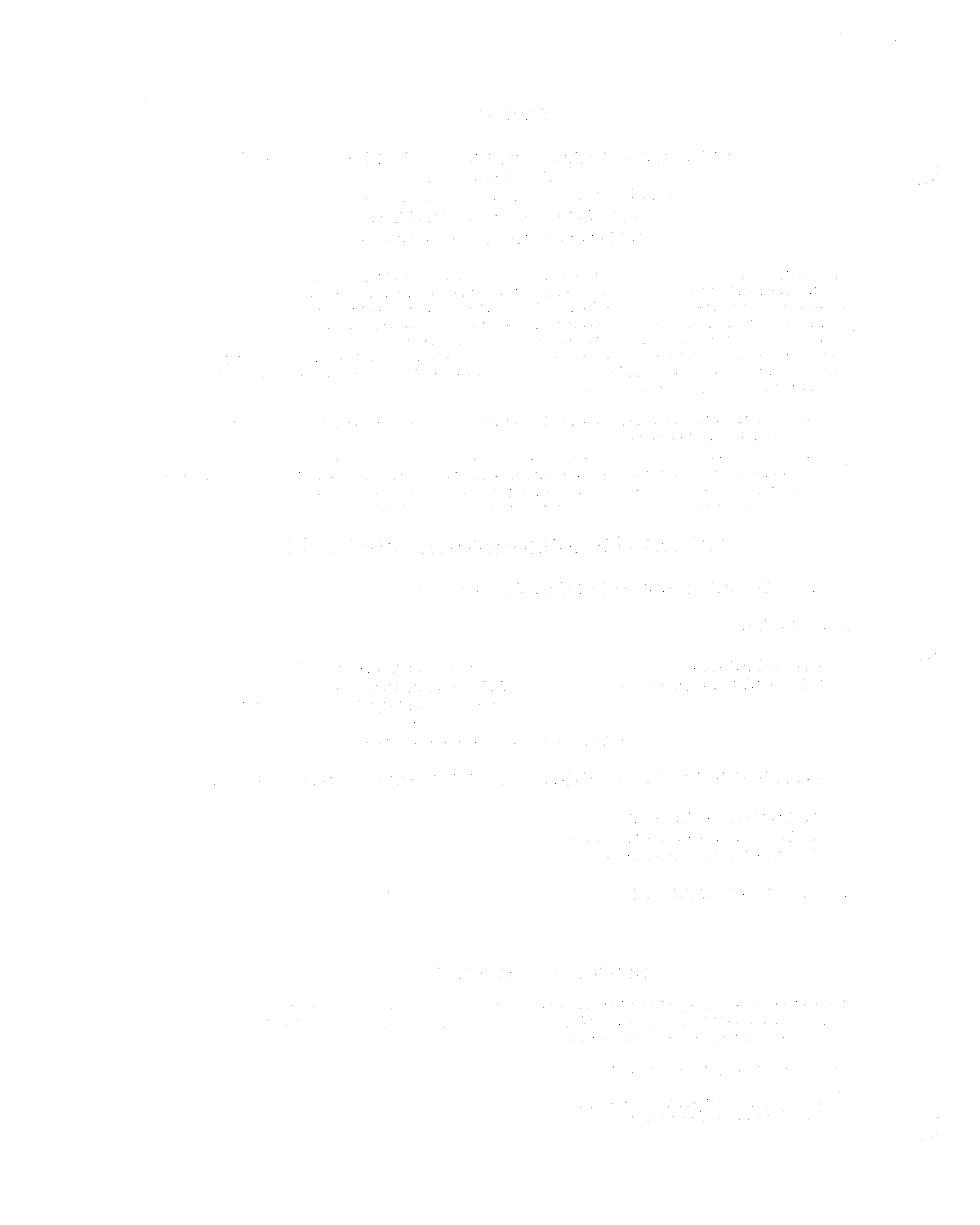### **TOWN OF TUSAYAN TOWN CODE**

# CHAPTER<sub>1</sub> GENERAL

ARTICLE 1-1

# HOW CODE DESIGNATED AND CITED

The ordinances embraced in the following chapters and sections shall constitute and be designated "The Code of the Town of Tusayan, Arizona," and may be so cited. Such code may also be cited as the "Tusayan Town Code."

#### ARTICLE 1-2

### CONSTRUCTION OF ORDINANCES

The rules and the definitions set forth in this chapter shall be observed in the construction of this code and the ordinances of the Town unless such construction would be inconsistent with either the obvious intent of the Council, the context of this code or the ordinances of the Town.

#### ARTICLE 1-3

#### DEFINITIONS

# SECTION 1-3-1 GENERAL RULE REGARDING DEFINITIONS

All words and phrases shall be construed and understood according to the common and approved use of the language; but technical words and phrases and such others as may have acquired a peculiar and appropriate meaning in the law shall be construed and understood according to such peculiar and appropriate meaning.

#### SECTION 1-3-2 DEFINITIONS

**Acts by Agents.** When an act is required to be done which may by law be done by an agent as the principal, such requirements shall be construed to include all such acts when done by an authorized agent.

**And, Or.** "And" may be read "or," and "or" may be read "and," if the sense requires it.

**Code.** When the word "code" is used, it shall mean the Town Code of the Town of Tusayan, Arizona unless the context indicates otherwise.

**Council.** When the word "Council" is used, it shall mean the Town Council of the Town of Tusayan.

**County.** When the word "county" is used, it shall mean Coconino County, Arizona unless the context clearly indicates otherwise.

**Day.** "Day" is the period of time between any midnight and the midnight following.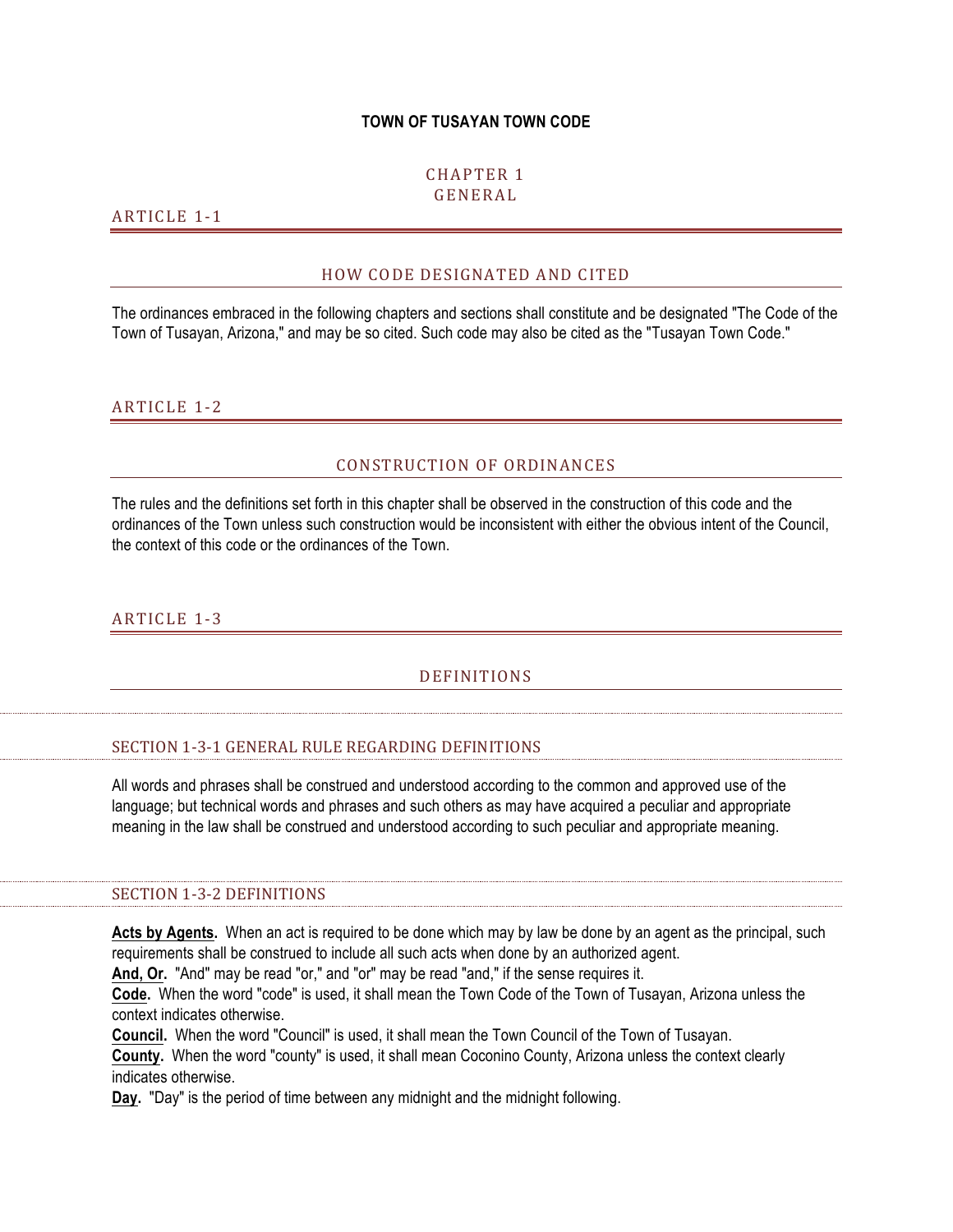**Daytime, Nighttime.** "Daytime" is the period of time between sunrise and sunset. "Nighttime" is the period of time between sunset and sunrise.

**Department, Board, Commission, Office, Officer or Employee.** Whenever any "department, board, commission, office, officer or employee" is referred to, it shall mean a department, board, commission, office, officer or employee of the Town unless the context indicates otherwise.

**Gender; Singular and Plural.** Words of the masculine gender include the feminine; words in the singular include the plural and words in the plural include the singular.

**Joint Authority.** All words purporting to give a joint authority to three or more Town officers or other persons shall be construed as giving such authority to a majority of such officers or other persons unless it shall be otherwise expressly declared in the law giving the authority.

**Month.** "Month" means a calendar month.

**Oath.** "Oath" includes an affirmation in all cases in which, by law, an affirmation may be substituted for an oath and in such cases the words "swear" and "sworn" shall be equivalent to the words "affirm" and "affirmed".

**Owner.** The word "owner" applied to a building or land shall include any part owner, joint owner, tenant in common, joint tenant or lessee of the whole or of part of such building or land.

**Person.** The word "person" includes a corporation, company, partnership, association or society as well as a natural person.

**Personal Property.** The term "personal property" includes every species of property, except real property as defined in this section.

**Preceding, Following.** The words "preceding" and "following" mean next before and next after, respectively. **Property.** The term "property" includes lands, tenements and hereditament and personal property.

**Real Property.** The term "real property" includes lands, tenements and hereditament.

**Shall, May.** "Shall" is mandatory and "may" is permissive.

**Signature or Subscription by Mark.** "Signature" or "subscription" includes a mark when the signer or subscriber cannot write, such signer's or subscriber's name being written near the mark by a witness who writes his own name near the signer's or subscriber's name; but a signature or subscription by mark can be acknowledged or can serve as a signature or subscription to a sworn statement only when two witnesses so sign their own names thereto. **State.** Whenever "state" is referenced, it shall mean the State of Arizona unless the context clearly requires

otherwise.

**Tenant or Occupant.** The word "tenant" or "occupant" applied to a building or land shall include any person holding a written or an oral lease of, or who occupies the whole or part of such building or land, either alone or with others. **Tenses.** The present tense includes the past and future tenses, and the future includes the present.

**Time: Computation.** The time within which an act is to be done as provided in this code or in any order issued pursuant to any ordinance, when expressed in days, shall be computed by excluding the first day and including the last, except that if the last day is a Saturday, Sunday or holiday it shall be excluded; and when such time is expressed in hours, the whole of Saturday, Sunday or a holiday, from midnight to midnight, shall be excluded. **Time: Reasonable.** In all cases where any section of this code shall require any act to be done in a reasonable time or reasonable notice to be given, such reasonable time or notice shall be deemed to mean such time only as may be necessary for the prompt performance of such duty or compliance with such notice.

**Town.** When the word "Town" is used, it shall mean the Town of Tusayan, Coconino County, Arizona, except as otherwise provided. The words "in the Town" or "within the Town" shall mean and include all territory over which the Town has jurisdiction for the exercise of its police powers or other regulatory powers as authorized by statute. **Week.** A week consists of seven consecutive days.

**Writing.** The term "writing" means any form of recorded message capable of comprehension by ordinary visual means. Whenever any notice, report, statement or record is required or authorized by this code, it shall be made in writing in the English language unless expressly provided otherwise.

**Year.** "Year" means a calendar year unless otherwise provided.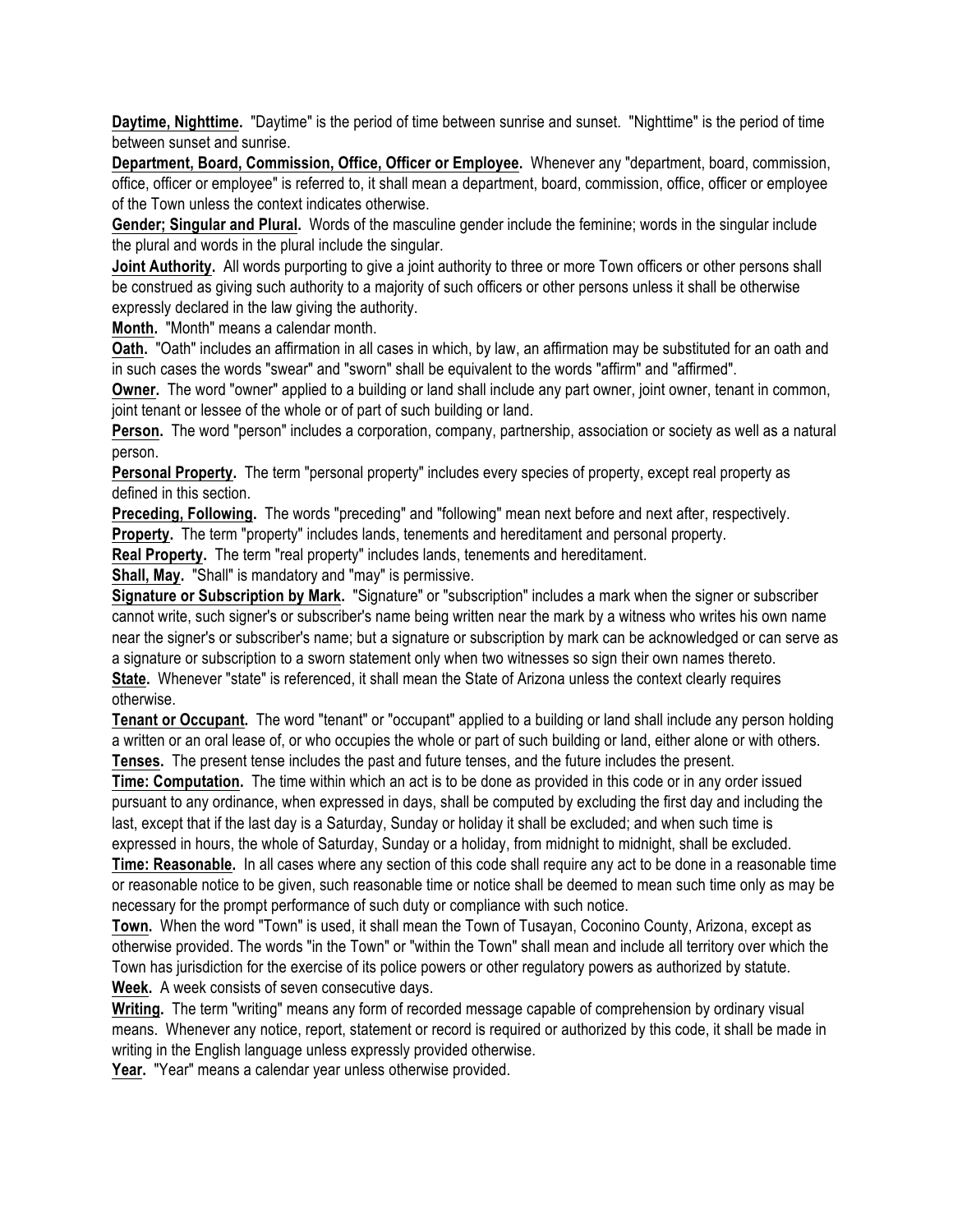# REFERENCE TO CHAPTERS, ARTICLES, OR SECTIONS:

#### SECTION 1-4-1 ADDITIONAL RULES OF CONSTRUCTION

In addition to the rules of construction specified in Articles 1-2 and 1-3, the rules set forth in this article shall be observed in the construction of this code.

### SECTION 1-4-2 REFERENCES TO THIS CODE

All references to chapters, articles, or sections are to the chapters, articles, and sections of this code unless otherwise specified.

#### SECTION 1-4-3 CONFLICTING PROVISIONS--DIFFERENT CHAPTERS

If the provisions of different chapters of this code conflict with or contravene each other, the provisions of each chapter shall prevail as to all matters and questions growing out of the subject matter of such chapter.

# SECTION 1-4-4 CONFLICTING PROVISIONS--SAME CHAPTER

If conflicting provisions are found in different sections of the same chapter, the provisions of the section that is last in numerical order shall prevail unless such construction is inconsistent with the meaning of such chapter.

### ARTICLE 1-5

### SECTION HEADINGS

Headings of the several sections of this code are intended as a convenience to indicate the contents of the section and do not constitute part of the law.

### ARTICLE 1-6

#### EFFECT OF REPEAL

When any ordinance repealing a former ordinance, clause or provision shall be itself repealed, such repeal shall not be construed to revive such former ordinance, clause or provision, unless it shall be expressly so provided. The repeal of an ordinance shall not affect any punishment or penalty incurred before the repeal took effect nor any suit, prosecution or proceeding pending at the time of the repeal, for any offense committed under the ordinance repealed.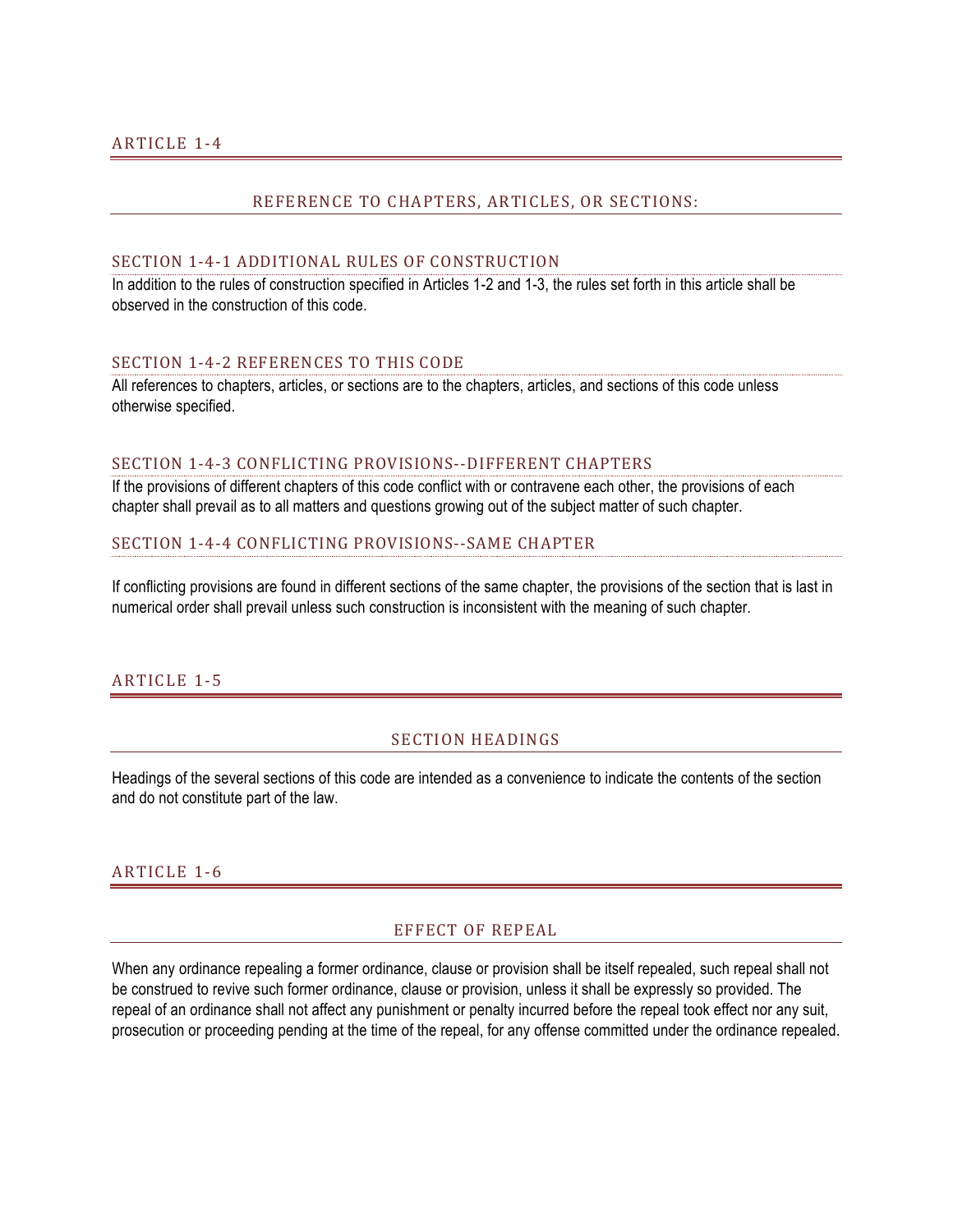# SEVERABILITY OF PARTS OF CODE

It is hereby declared to be the intention of the Council that the sections, paragraphs, sentences, clauses and phrases of this code shall be severable, and, if any provision of this code is held unconstitutional for any reason by a court of competent jurisdiction, such unconstitutionality shall not affect any of the remaining provisions of the code.

# ARTICLE 1-8

### PENALTY

- **A.** Any person found guilty of violating any provisions of this code, except as otherwise provided, shall be guilty of a Class 2 misdemeanor, and upon conviction thereof shall be punished as provided by law.
- **B.** Each day that a violation continues shall be a separate offense punishable as herein described.

# ARTICLE 1-9

# REPEAL OF EXISTING ORDINANCES

# SECTION 1-9-1 EFFECTIVE DATE OF REPEAL

All ordinances of the Town listed in the adopting resolution except those specially exempted, now in force and effect are hereby repealed effective at twelve o'clock noon on TO BE FILLED IN LATER but all rights, duties, and obligations created by said ordinances shall continue and exist in all respects as if this code had not been adopted and enacted.

# SECTION 1-9-2 ORDINANCES EXEMPT FROM REPEAL

The adoption and enactment of this code shall not be construed to repeal or in any way to modify or affect:

- **A.** Any special ordinance or ordinances regarding franchises, annexations, dedications, road abandonment's, or zoning.
- **B.** Any ordinance making an appropriation.
- **C.** Any ordinance affecting any bond issue or by which any bond issue may have been authorized.
- **D.** The running of the statute of limitations in force at the time this code becomes effective.
- **E.** Any bond of any public officer.
- **F.** Any taxes, fees, assessments or other charges incurred or imposed.
- **G.** Any ordinances authorizing, ratifying, confirming, approving or accepting any compact or contract with any other municipality, the State of Arizona or any county or subdivision thereof, or with the United States or any agency or instrumentality thereof.

#### ARTICLE 1-10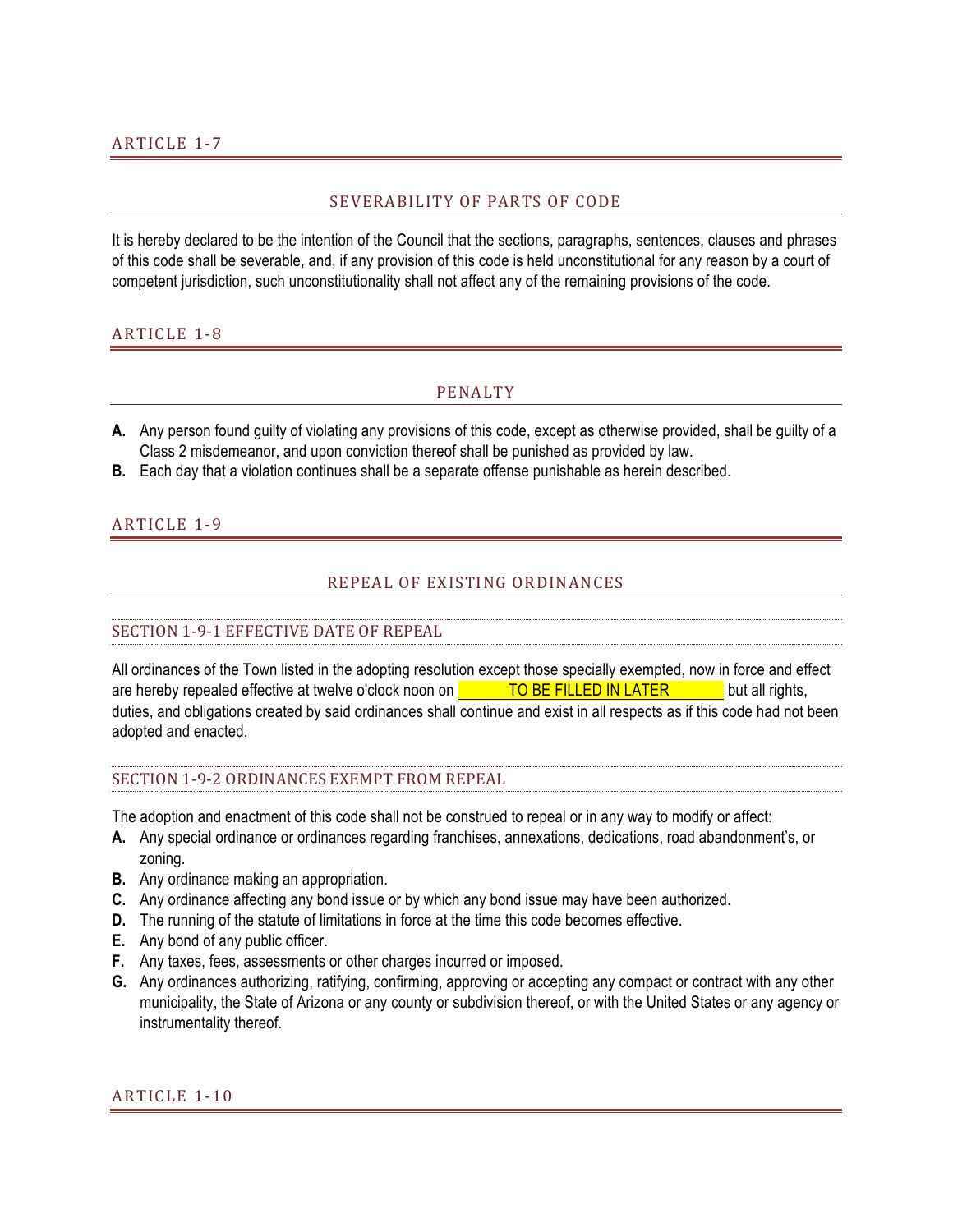Each and every section of this code as herein contained and hereby enacted shall take effect and be in force on and after twelve o'clock noon on TO BE FILLED IN LATER , except that where a later effective date is after twelve o'clock noon on TO BE FILLED IN LATER , except that where a later effective date is provided it shall prevail.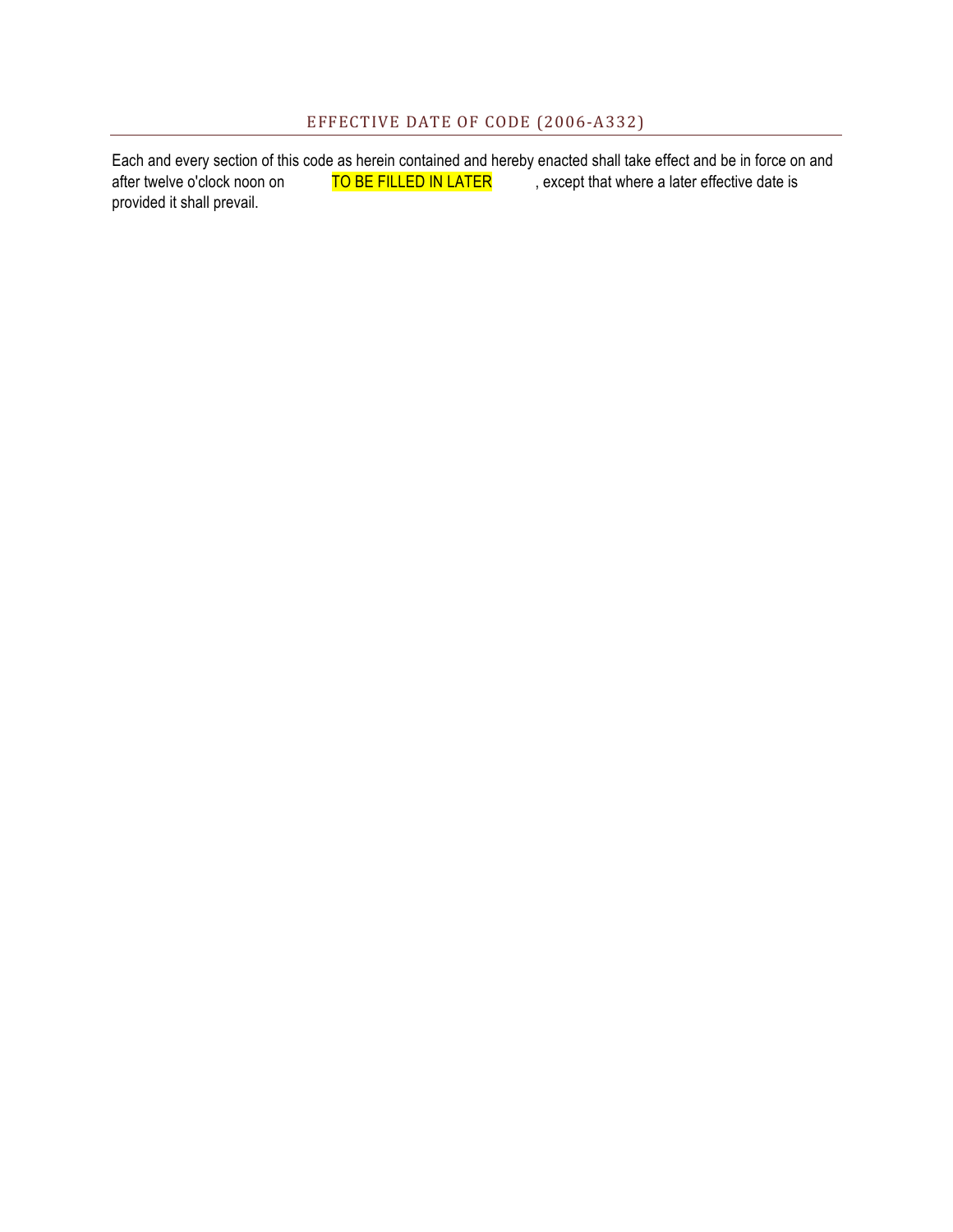### **CHAPTER 3** ADMINISTRATION

# ARTICLE 3-1

### OFFICERS IN GENERAL

# SECTION 3-1-1 RESIDENCY **SECTION** 3-1-1 RESIDENCY

Residency within Town limits for department heads or other personnel may be required for certain positions as reflected in the advertising for the position.

# SECTION 3-1-2 DUAL POSITIONS

The provisions below distinguish between two (2) positions that are appointed and reviewed by the Council (Town Manager and Town Attorney), and other department heads that are under review and control of the Town Manager, who may terminate them for cause, but who do not have the severance offer of Section 3-1-3.B. In the event that a person has a dual position, such as Town Manager/ Community Development Director, he or she will have the review and termination rights associated with the higher-level position, but in the event the job title is simply severed, without termination of the individual, such personnel action will not have rights under 3-1-3.B.

# SECTION 3-1-3 REMOVAL PROVISIONS

**A.** Removal for Cause.

The Town Manager and the Town Attorney will be reviewed by the Town Council using procedures that may be adopted by motion of the Council and may be removed from their positions for cause. All other department heads and classified employees report to the Town Manager and may be removed for cause. "Removal for Cause" includes failure to receive satisfactory performance reviews, violation of adopted work rules, violation of drug policies, conviction of a criminal offense involving moral turpitude, loss of any professional license or other qualification necessary for the position, and failure to fulfill tasks assigned by the job description.

**B.** Termination Other than For Cause.

The Town Manager, Town Attorney (if employed by the Town), may be removed by the Council other than for cause, by offering severance pay of six (6) months' salary, conditioned on the employee and Town signing a mutual release for any employment claims, and including other terms mutually agreeable, as may be authorized by ARS §9-239.C, as may be amended.

**C.** A manager or department head shall provide the Council with thirty days' written notice of intention to resign his position.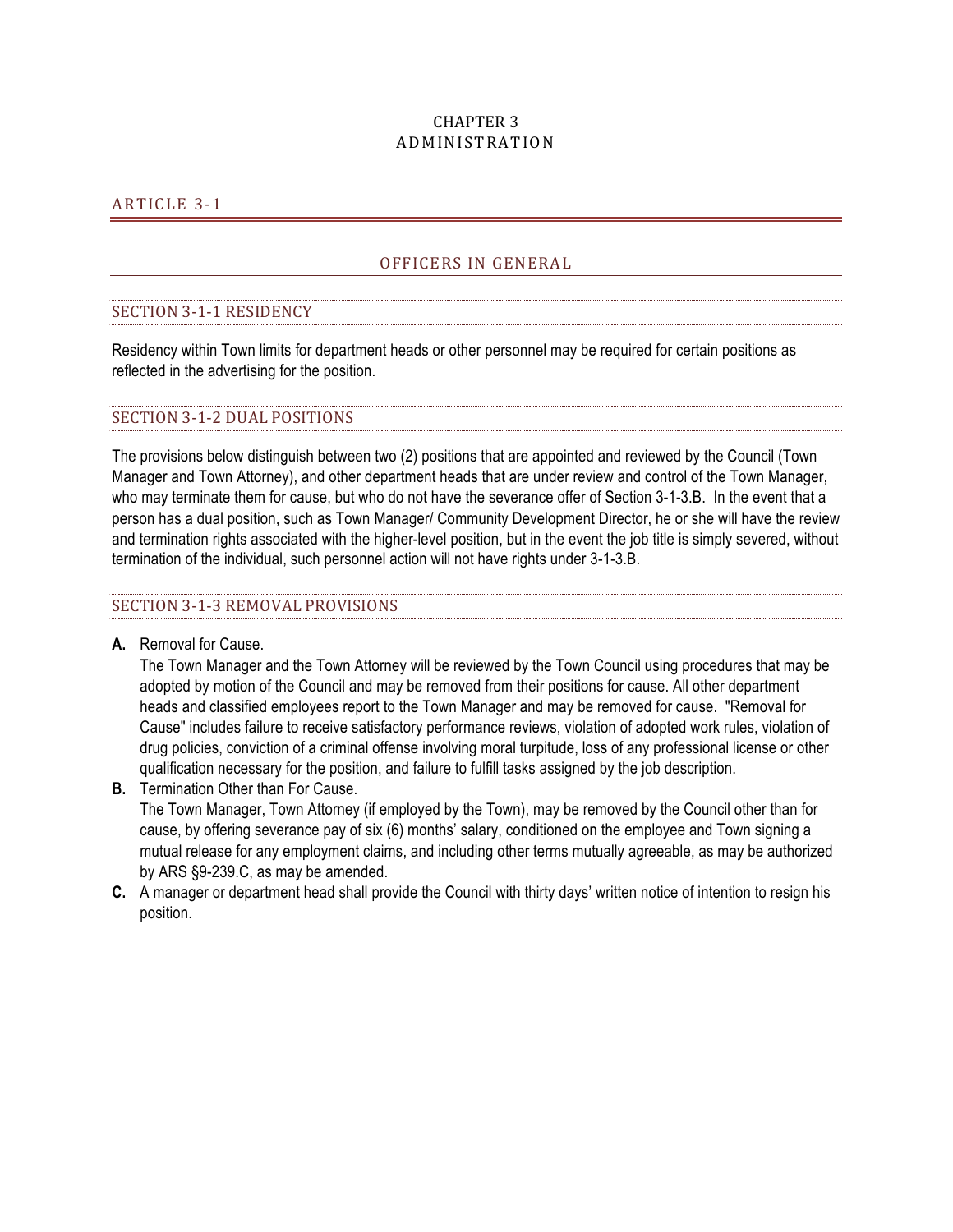# **OFFICERS**

Pursuant to ARS §9-237, as may be amended, in addition to the common Council, The Officers Of The Town Include The Town Clerk, Town Manager, Town Attorney, and other officers (department heads) deemed necessary by the common Council, who shall be appointed as provided by ordinance of the Town. In the temporary absence of the Town Manager, the Town Manager shall appoint a temporary replacement pursuant to Section 3-2-1.1. In the temporary absence of an officer other than the Town Manager, the Town Manager may appoint a temporary replacement.

# SECTION 3-2-1 TOWN MANAGER

- **A.** Office Established. The office of Town Manager is hereby established.
- **B.** Appointment of Town Manager. The Town Manager shall be appointed by majority vote of the Council on the basis of executive and administrative ability and shall hold office at the pleasure of the Council.
- **C.** Eligibility. No member of the Council, their spouse or relatives to the first degree shall be eligible for appointment as Town Manager until one year has elapsed after such Council member shall have ceased to be a member of the Council.
- **D.** Powers and Duties of Town Manager. The Town Manager is the administrative head of the government of the Town under the direction and control of the Council, except as otherwise provided in this article. He shall be responsible for the efficient administration of all the affairs of the Town that are under his control. In addition to his general powers as administrative head and not as a limitation thereon, it shall be his duty and he shall have the following powers:
	- 1. Law Enforcement. To see that all laws and ordinances of the Town and all franchises, contracts, permits, and privileges granted by the Council are faithfully observed and to report any failure in that regard to the Council. The Council shall then give such instruction and direction as it may desire for remedial, corrective or terminating action by the Manager.
	- 2. Authority Over Employees. To control, order and give direction to all heads of departments (other than Council-appointed officers) and to subordinate officers and employees of the Town under his jurisdiction through their department heads.
	- 3. Power of Appointment and Removal. To appoint, remove, promote, and demote any and all officers and employees of the Town, except the Town Attorney, who shall be appointed by the Council. All such actions of the Manager shall be subject to all applicable personnel ordinances, rules and regulations, and state statutes.
	- 4. Administrative Reorganization of Offices. To conduct studies and effect such administrative reorganization of offices, positions, or units under his direction as may be indicated in the interest of efficient, effective, and economical conduct of the town's business.
	- 5. Ordinances. To recommend to the Council for adoption such measures and ordinances as he deems necessary.
	- 6. Attendance at Council Meetings. To attend all meetings of the Council unless the Mayor excuses him individually or unless the Council excuses him, except when his removal is under consideration, in which case the Town Manager's attendance at a meeting shall be governed by the Arizona Open Meeting Act (A.R.S. § 38-431 *et seq.,* as may be amended). He may present recommendations relative to each item on the agenda for approval, rejection, or modification by the Council, and prepare the agenda as provided in Section 2.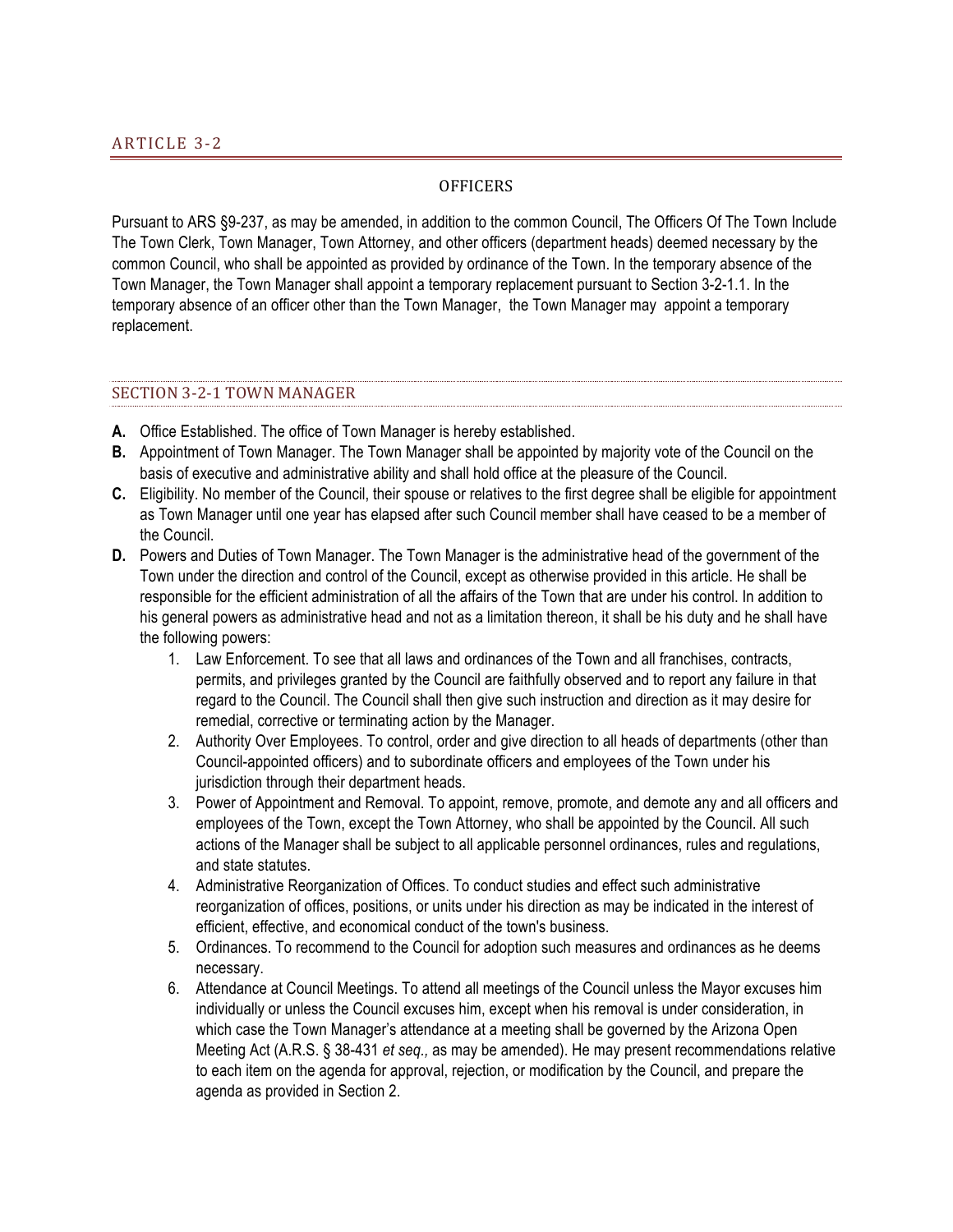- 7. Financial Reports. To keep the Council at all times fully advised as to the financial condition and needs of the Town.
- 8. Budget. To prepare and submit a proposed annual budget to the Council.
- 9. Investigations and Complaints. To make investigations into the affairs of the Town and performance of any obligations of the Town and to report all findings to the Council. Further, it shall be the duty of the manager to investigate all complaints in relation to matters concerning the administration of the Town government. If the investigation involves the conduct of a person reporting directly to the Council (the Town Manager or Town Attorney) the Mayor and Vice-Mayor shall designate a person to conduct the investigation. If the Mayor and Vice Mayor cannot agree on such designation, the matter shall be referred to the Council.
- 10. Public Buildings. To exercise general supervision over all public buildings, parks, and other public property under the control and jurisdiction of the Council.
- 11. Additional Duties. To perform such other duties as may be required by the Council, not inconsistent with federal law, state law, or Town ordinances.
- 12. Documents. To sign contracts for budgeted items and other documents that are necessary to conduct the business and affairs of the Town.
- **E.** Internal Relations.
	- 1. Council-Manager Relations. The Council and its members shall deal with the administrative services of the Town only through the Town Manager, except for the purpose of inquiry, and neither the Council, nor any member thereof shall give orders or instructions to any subordinates of the Town Manager. The Town Manager shall take his orders and instructions from the Council only when sitting in a duly convened meeting of the Council, and no individual Council member shall give orders or instructions to the Town Manager.
- **F.** Attendance at Commission Meetings. The Town Manager may attend any and all meetings of the planning and zoning commission and all other commissions, boards or committees created by the Council. He shall cooperate to the fullest extent possible with the members of all commissions, boards, or committees appointed by the Council.

# SECTION 3-2-1.I (RESERVE ACTING TOWN MANAGER)

In the absence of the Town Manager from his office, or upon the disability of the Town Manager, or in the event the position has been vacated by either the resignation of the Manager or the termination of his contract by action of the Town Council, the Acting Town Manager shall be appointed as follows:

- **A.** For a temporary absence or disability of the Town Manager, the Town Marshal will serve as Acting Town Manager. If the Town Marshal is not available, the Town Clerk will serve as Acting Manager.
- **B.** For a vacancy in the position, the Acting Town Manager shall be appointed by resolution of the Council, which may also resolve to keep the position vacant until filled by later selection and contract.
- **C.** The Acting Town Manager shall have the duties and responsibilities of the Town Manager as established by this code, ordinance or statute, except that he shall not without prior approval of the Council:
	- 1. Incur any unbudgeted indebtedness on behalf of the Town.
	- 2. Discharge any Town employee except for extreme cause.
	- 3. Substantially change duties and authorities assigned to other staff members.
- **D.** The Acting Town Manager may assign, in writing, temporary duties to other staff members for a period not to exceed twenty working days.

# SECTION 3-2-2 TOWN CLERK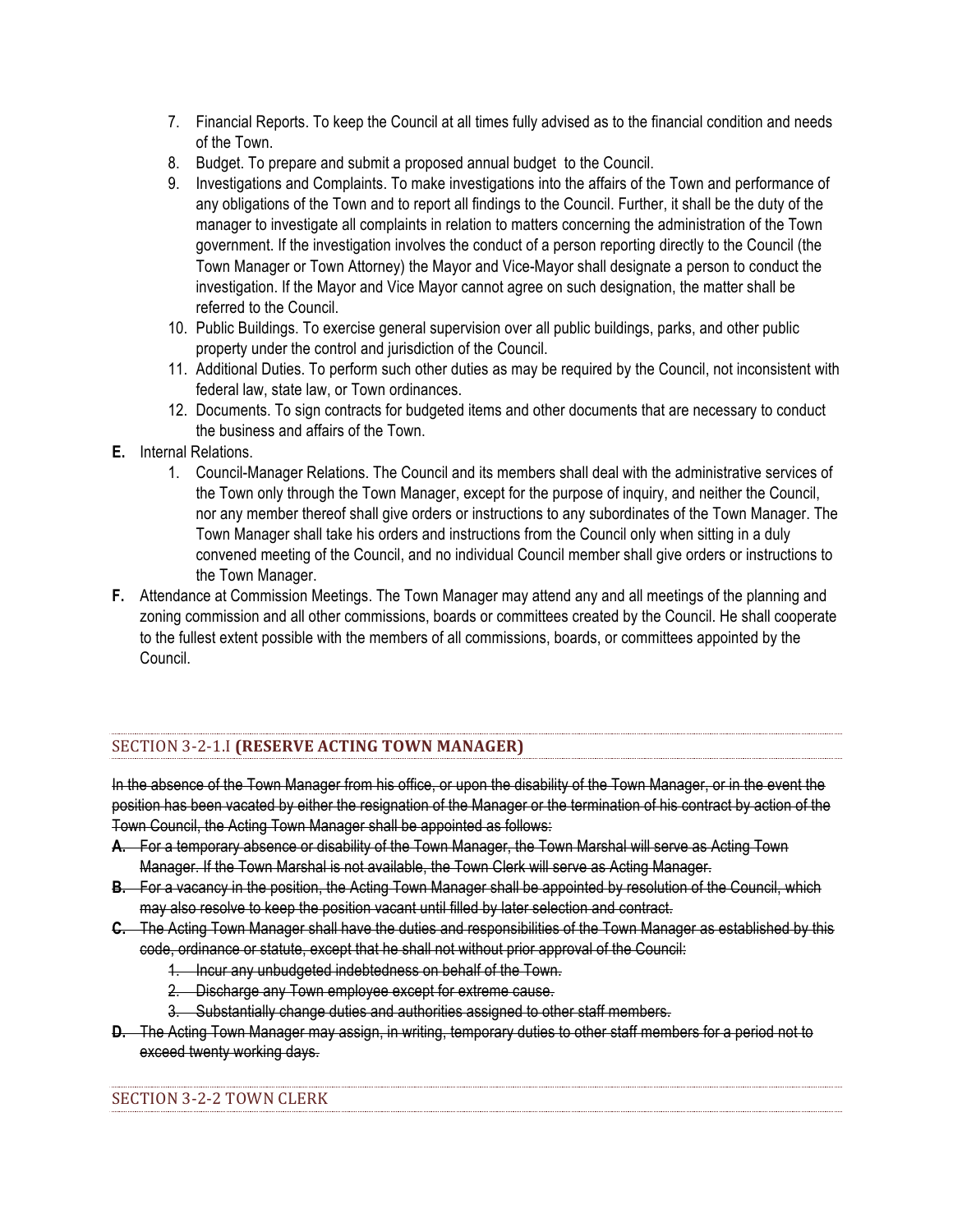- **A.** Office Established. The Office of the Town Clerk is hereby established. The Town Clerk shall be appointed by the Town Manager on the basis of ability and shall hold office pursuant to Section 3-1-3.A of this code.
- **B.** Duties.
	- 1. Records. The clerk shall keep a true and correct record of all business transacted by the Council and any other records that either pertain to the business of the Town or that the Council directs. The clerk shall number, plainly label, and file separately in a suitable manner all resolutions, notices, deeds, surveys, leases, paid and unpaid vouchers, inventories, letters, orders, and other documents of whatever nature.
	- 2. Public Inspection of Records. The clerk shall keep convenient for public inspection all public reports and public documents under the control of the clerk, as provided by state statute.
	- 3. Monthly Reports. The clerk shall prepare and collect from Town officers and employees such monthly reports prepared in such manner and to include such information as may be directed by the Council.
	- 4. Minutes. The clerk shall prepare or cause to be prepared all minutes of Council proceedings and ensure their correctness and accuracy.
	- 5. Ordinances, Resolutions, Budgets and Notices. The clerk shall process, record, file, publish and, if required by state statute, post all ordinances, resolutions, budgets, and notices that may be passed by the Council.
	- 6. Election Official. The clerk shall be the Town election official and perform those duties required by state statute and as directed by the Council.
	- 7. Licenses. The clerk shall issue or cause to be issued all licenses that may be prescribed by state statute, Town ordinance, or this code.
	- 8. Administrative Duties. The clerk shall perform those administrative responsibilities and duties that are conferred upon the clerk by the Council in addition to those specified in Arizona Revised Statutes, Town ordinances, and this code.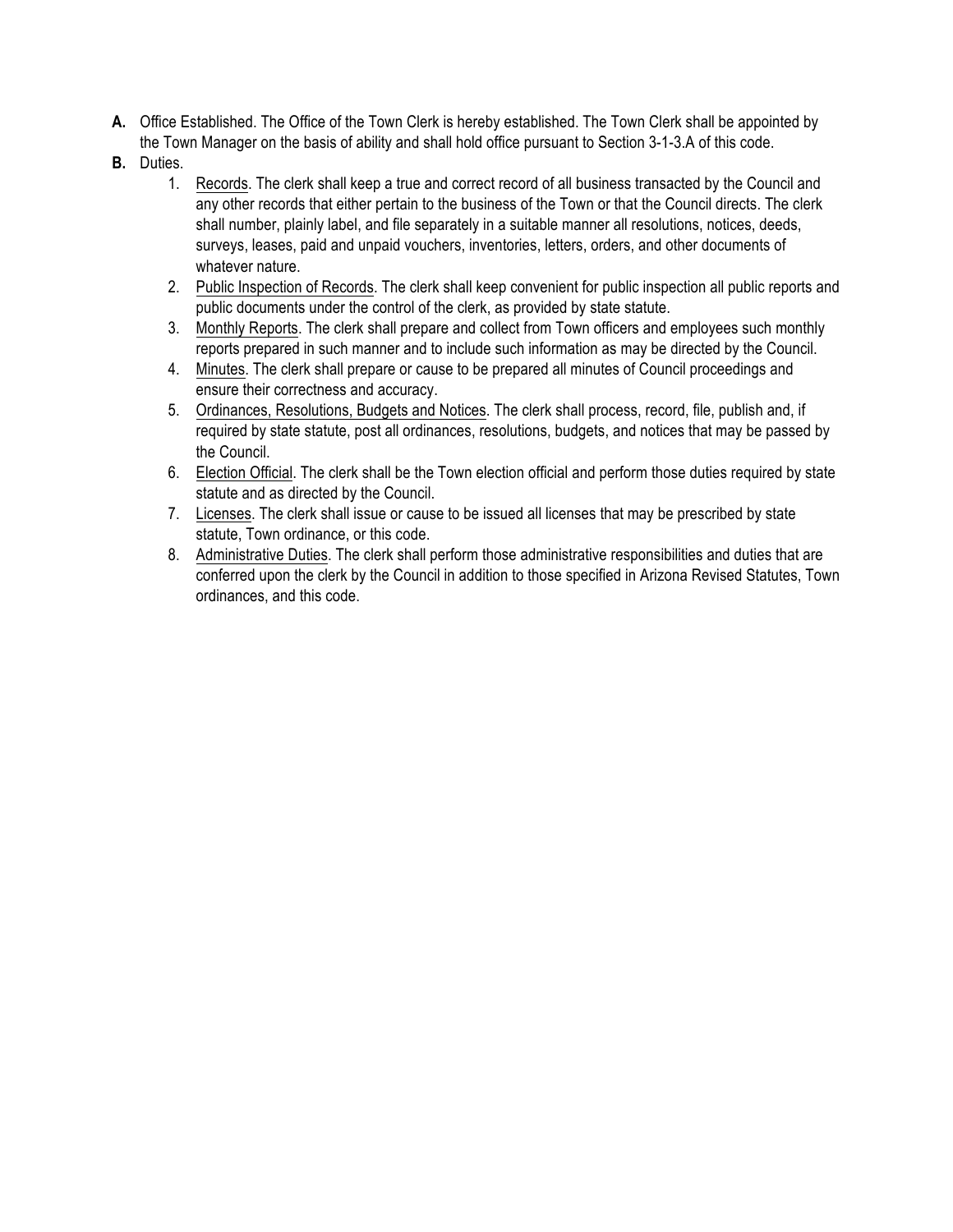# SECTION 3-2-3 (RESERVE FINANCE DIRECTOR)

#### **A.** Office Established. (2007-A346)

The office of the Finance Director is hereby established. The Finance Director shall be appointed the Town Manager on the basis of ability.

**B.** Duties of Finance Director.

The Finance Director shall receive and safely keep all monies that come to the Town and pay out the same as authorized by the Council or the Manager as authorized by the Council. The Finance Director shall keep a separate record and account of each different fund provided by the Council, apportion the monies received among the different funds prescribed by the Council, and keep a complete set of books showing every money transaction of the Town, the state of each fund, from what source the money in each fund is derived, and for what purpose expended. THE DIRECTOR shall make monthly reports to the Council of all receipts and disbursements, and the balance in each fund.

**C.** Expenditure Control and Purchasing.

The Finance Director is authorized to approve requests to expend funds, but only as authorized in a Councilapproved budget and the Town of Camp Verde Policy and Operations guide.

# SECTION 3-2-4 (RESERVE - TOWN MARSHAL)

- **A.** Office Established. The office of the Town Marshal is hereby established. The Town Marshal shall be appointed by the Town Manager on the basis of ability, and shall hold office pursuant to Section 3-1-3.A of this code. The Town Marshal shall be a resident of the Town, unless such requirement is waived by the Council.
- **B.** Powers and Duties. The Town Marshal is the administrative head of the police department of the Town under the direction and control of the Town Manager. He shall perform such duties as may be required of him by law and as the Town Manager may deem necessary.

# SECTION 3-2-5 (RESERVE - DIRECTOR OF COMMUNITY DEVELOPMENT)

- **A.** Office Established. The Office of Director of Community Development is hereby established. The Director of Community Development shall be appointed by the Town Manager on the basis of ability, and shall hold office pursuant to Section 3-1-3.A of this code.
- **B.** Powers and Duties.

1. Be the zoning administrator pursuant to ARS § 9-462.05and the code enforcement officer as may be amended, to enforce the zoning regulations of the Town of Camp Verde, either directly or through their designee(s) advise of Town policy and violations, help to determine enforcement priorities, and train and supervise the inspectors.

# SECTION 3-2-6 (RESERVE - DIRECTOR OF PUBLIC WORKS/ENGINEER)

- **A.** Office Established. The office of Director of Public Works/Engineer is hereby established. The Director of Public Works/Engineer shall be appointed by the Town Manager on the basis of ability, and shall hold office pursuant to Section 3-1-3.A of this code.
- **B.** Powers and Duties. The Director of Public Works/Engineer is the administrative head of the public works department under the direction and control of the manager. In such position, the Director of Public Works/Engineer shall: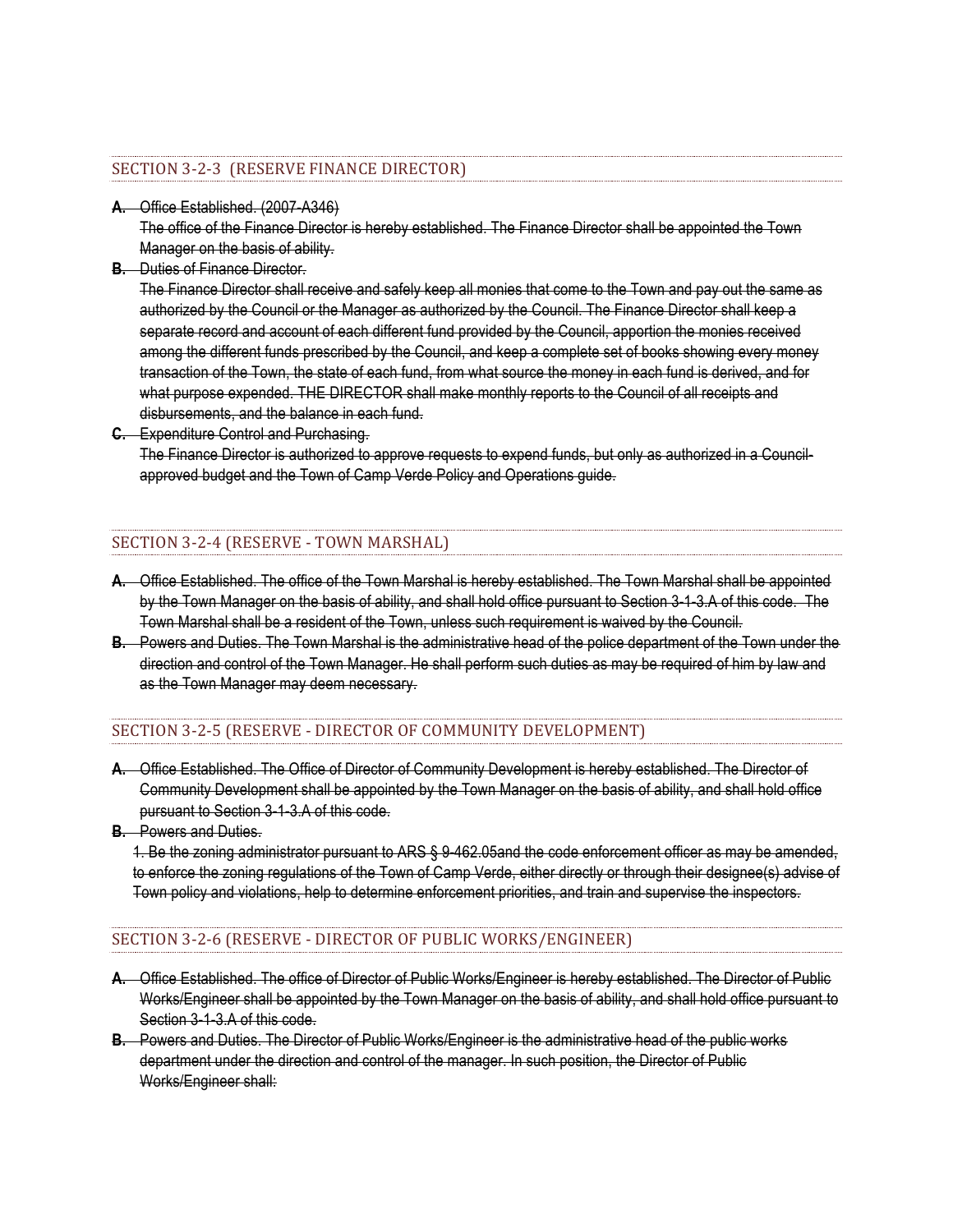- 1. Supervise the operations division which shall have charge of and supervision over the care, maintenance and construction of all streets, sidewalks, alleys and public ways; the construction, operation and maintenance of all storm, water and sanitary sewers and all street gutters, drains, drainage ways, improvement districts, waste water treatment, airports, easements and appurtenances thereto under Town jurisdiction; the care, maintenance and construction of all public buildings, lands and parkways; the operation, maintenance and construction of all other public works projects and improvements within the jurisdiction of the Town.
- 2. Direct preparation of improvement districts and coordinates work and studies for improvement projects.
- 3. Direct abandonments and acquisition of right-of-way for public improvements such as streets, alleys, sewers and drainage ways.
- 4. Review and approve plans, permits, and specifications for Town construction contracts; direct and advise inspectors of construction projects under his jurisdiction; interpret construction plans and specifications.

# SECTION 3-2-7 TOWN ATTORNEY

- **A.** Office Established. The office of Town Attorney is hereby established. The Town Attorney shall be appointed by a majority vote of the Council on the basis of ability and shall hold office pursuant to Sections 3-1-3.A and 3-1- 3.B of this code.
- **B.** Powers and Duties.
	- 1. The Town Attorney is the administrative head of the legal department under the direction and control of the Council.
	- 2. The Town Attorney shall act as the legal counselor and advisor of the Council and other Town officials. The Town Attorney shall give his opinion in writing when requested. Major issues should be subject to Council review and majority direction. Any request that is estimated by the Town Attorney to exceed two (2) hours to complete will be considered a major issue that should be placed on the agenda.
	- 3. If there is a legal issue concerning an agenda item, the Town Attorney may be requested by the Mayor, after direction by the Council, to provide a written opinion to Council, call for a vote for an Executive Session, or to discuss the matter with the interested Council Member in private, rather than give impromptu opinions during the meeting. The Town Manager may also request a formal written opinion in advance of a meeting regarding minor issues. This would not prevent the Attorney from responding to questions on procedures, or explaining the provisions of forms or documents related to the agenda items.
	- 4. The Town Attorney shall draft and/or review deeds, contracts, conveyances, ordinances, resolutions, and other legal instruments when required. Major issues should be subject to Council review and majority direction. Any request that is estimated by the Town Attorney to exceed two (2) hours to complete will be considered a major issue that should be placed on the agenda.
	- 5. The Town Attorney shall approve or disapprove as to form, in writing, all documents submitted to the Town Attorney.
	- 6. The Town Attorney shall return, within ten days, all ordinances and resolutions submitted to him for consideration, with the Town Attorney's approval or disapproval as to form noted thereon, together with his reasons therefore if disapproved.
	- 7. The Town Attorney shall handle or monitor all suits, actions, or causes where the Town is a party and report to the Council, when required, the condition of any suit or action to which the Town is a party.
	- 8. Any contract or consulting attorney or legal representative shall report to the Town Attorney who will act as liaison to the Council. No individual Council Member shall be allowed to directly contact contract attorneys. In the event of conflict of interest or unavailability, the Town Manager shall be liaison to that specific item.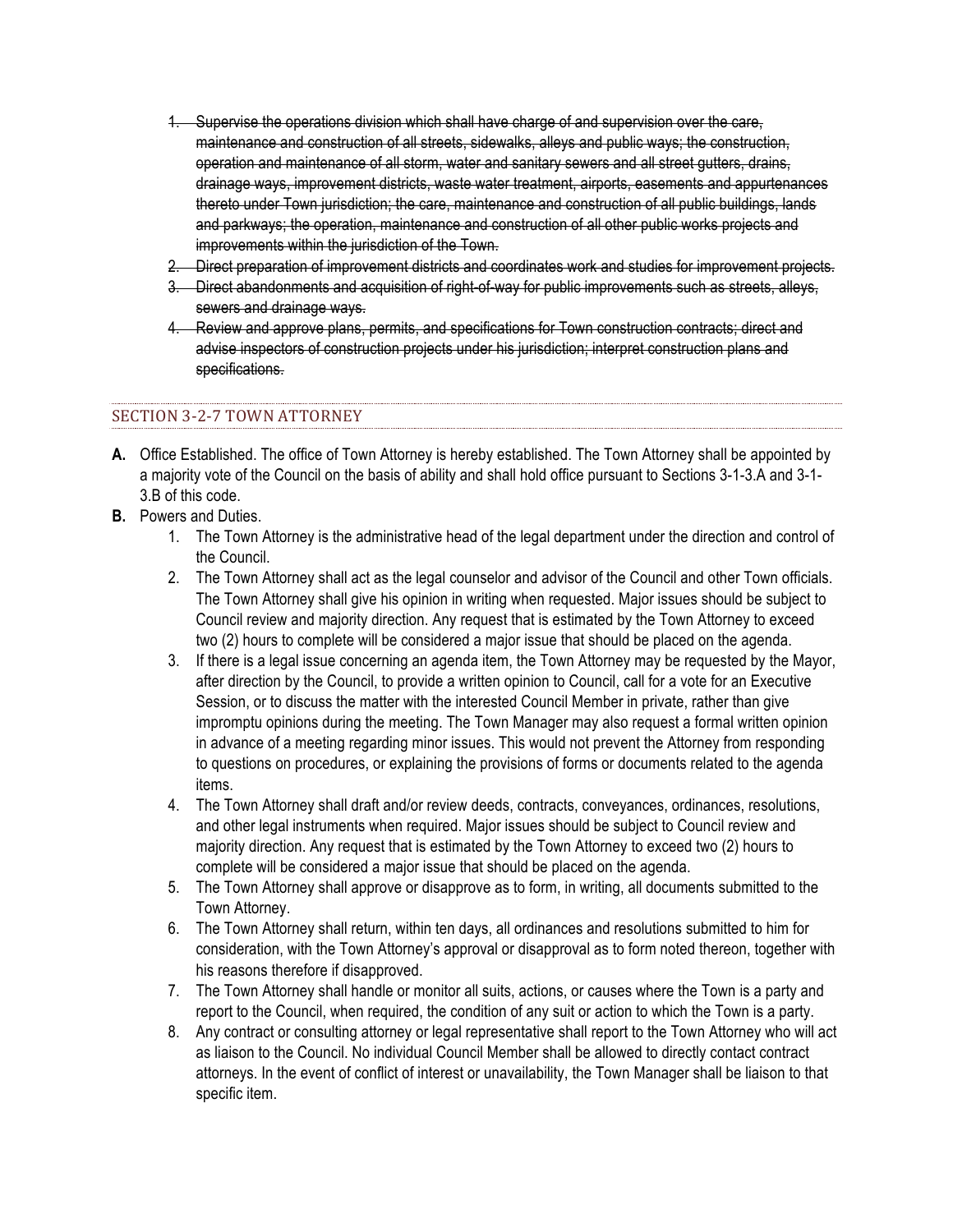# ARTICLE 3-3 (RESERVED FOR FUTURE USE)

#### ARTICLE 3-4

### FINANCIAL POLICIES

# SECTION 3-4-1 BUDGET POLICY

The Town of Tusayan has an important responsibility to its citizens to carefully account for public funds, manage the finances wisely, and plan for adequate funding of public services, including the provision and maintenance of public facilities. The budget policy, as outlined in the PRINCIPLES OF SOUND FINANCIAL MANAGEMENT, provides guidance for preparing the Town of Tusayan annual budget as well as adoption, implementation, and monitoring of the budget.

# SECTION 3-4-1.1 BUDGET PHILOSOPHY

The Town of Tusayan's budget philosophy includes funding the service delivery system using the resources provided through current revenue collection while planning for future needs through capital funding and maintenance.

#### SECTION 3-4-1.2 BALANCED BUDGET

Arizona law (Title 42 Arizona Revised Statutes) requires the Town Council to annually adopt a balanced budget. The Town of Tusayan will develop a balanced budget where projected revenues meet or exceed projected expenditures. In the event that projected revenues are not adequate to sustain the service delivery system desired by the Town's citizens, a draw on fund balance may be authorized by the Town Council. In addition, the Town will not use one-time (non-recurring) revenues to fund continuing (recurring) expenditures.